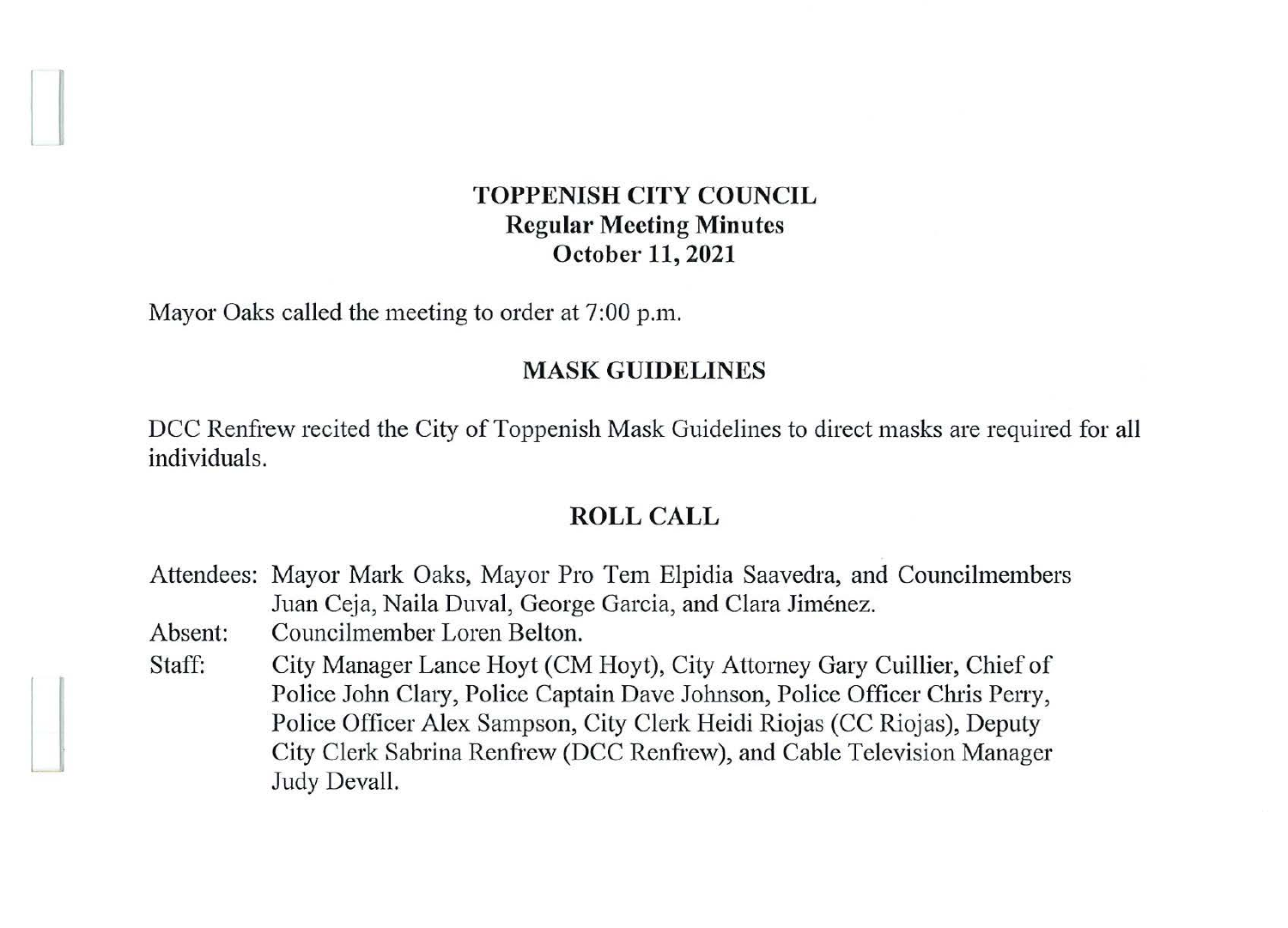DCC Renfrew conducted roll call for each City Councilmember to respond their attendance at the meeting. Mayor Oaks, Mayor Pro Tem Saavedra, and Councilmembers Ceja, Duval, Garcia, and Jimenez responded their attendance during roll call. Councilmember Belton was absent from the meeting.

Councilmember Jimenez moved, seconded by Mayor Pro Tem Saavedra to excuse Councilmember Belton from attending the October 11, 2021 Regular Meeting. Motion carried unanimously.

## **APPROVE AGENDA**

Mayor Pro Tem Saavedra moved, seconded by Councilmember Ceja to approve the October 11, 2021 Agenda. Motion carried unanimously.

### **SWEARING IN POLICE OFFICERS**

CC Riojas administered the oath of office to the following officers:

- Captain Dave Johnson
- Officer Chris Peny
- Officer Alex Sampson

## **PUBLIC COMMENT**

Interpreter Villaseñor assisted residents, staff, and the viewing public to summarize the following Spanish public comments received:

Manuel Rodriguez, 181 1<sup>st</sup> Street, Buena, formerly a resident of Toppenish, expressed concerns regarding crime in Toppenish and inequality in 911 responsiveness.

Brenda Mallonee, 201 North Chinook Street, Moxee, recited a letter from her father, retired Fire Chief John Sholtys, expressing his disappointment when the family request was denied having the Toppenish Fire Department ladder truck present for the funeral of his brother, Volunteer Firefighter Mike Sholtys. In addition, Ms. Mallonee distributed letters from other family members sharing their concerns.

## **CONSENT AGENDA**

Councilmember Jimenez moved, seconded by Mayor Pro Tem Saavedra to approve Consent Agenda items a through d:

- a. Approve Minutes of the September 27, 2021, Regular Meeting
- b. Approve Minutes of the October 4, 2021, Study Session
- c. Approve Payroll Checks Number 35416 through 35427 and electronic transfers in the total amount of \$172,370.38 dated October 7, 2021
- d. Approve Claims Checks Number 94401 through 94464 and electronic transfers in the total amount of \$593,400.35 dated October 11, 2021, and void Checks Number NR94299 and NR94383

Motion carried unanimously.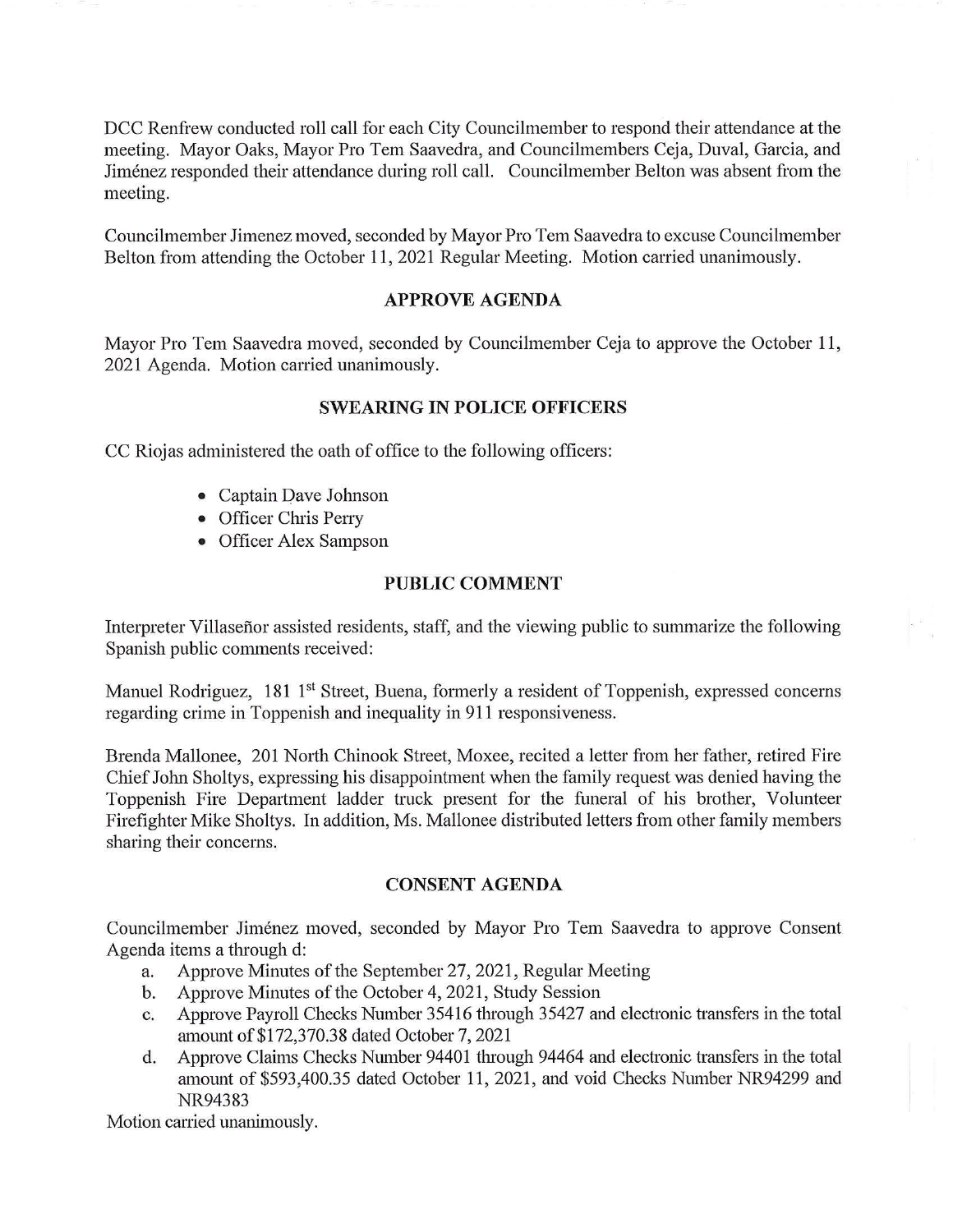#### **NEW BUSINESS**

# Update on Electronic Recording of Suspect Interviews - Unfunded Mandate.

Chief Clary discussed the unfunded mandate with Substitute House Bill (SHB) 1223 that requires the City to have electronic recording systems for suspect interviews. SHB 1223 is effective January 1, 2022. He noted the vendor selected for the body cameras, vehicle cameras, and interview room recording system will present at a future meeting. No action by Council is requested at this time.

**Resolution 2021-41: A Resolution Approving Interlocal Agreement Between the City of Toppenish and the City of Sunnyside Regarding the Cooperative Use of Facilities, Equipment and Personnel.** 

Councilmember Duval moved, seconded by Councilmember Mayor Pro Tern Saavedra to approve Resolution 2021-41. Motion carried unanimously.

# **COUNCIL MEETING REPORTS/COMMUNITY ANNOUNCEMENTS**

Councilmember Duval acknowledged the date as Indigenous Peoples' Day and recited a document in honor of the day.

Mayor Pro Tem Saavedra had nothing to report.

Councilmember Garcia reported his attendance at the funeral service for Volunteer Firefighter Mike Sholtys and thanked the City of Sunnyside for providing the use of their fire truck.

Councilmember Ceja had nothing to report.

Councilmember Jimenez commented on the statute theft from a grave at the cemetery and the need for security cameras; requested action to establish a policy for using the Fire Department ladder truck; requested Council confirm the committee to develop the Plan of Improvement for CM Hoyt.

Mayor Oaks reported his attendance at the memorial function for Volunteer Firefighter Mike Sholtys at the Toppenish Eagles, commented on problematic issues with the location for use of the Toppenish Fire Department ladder truck, and thanked the City of Sunnyside for the use of their ladder truck.

## **CITY MANAGER REPORT**

CM Hoyt updated Council on the following:

- Sewer collection updates
- Housing needs assessment
- ARPA funds
- Yakama Nation relations
- Transportation updates
- Water service updates
- Elected officials' priorities visit
- Election activities